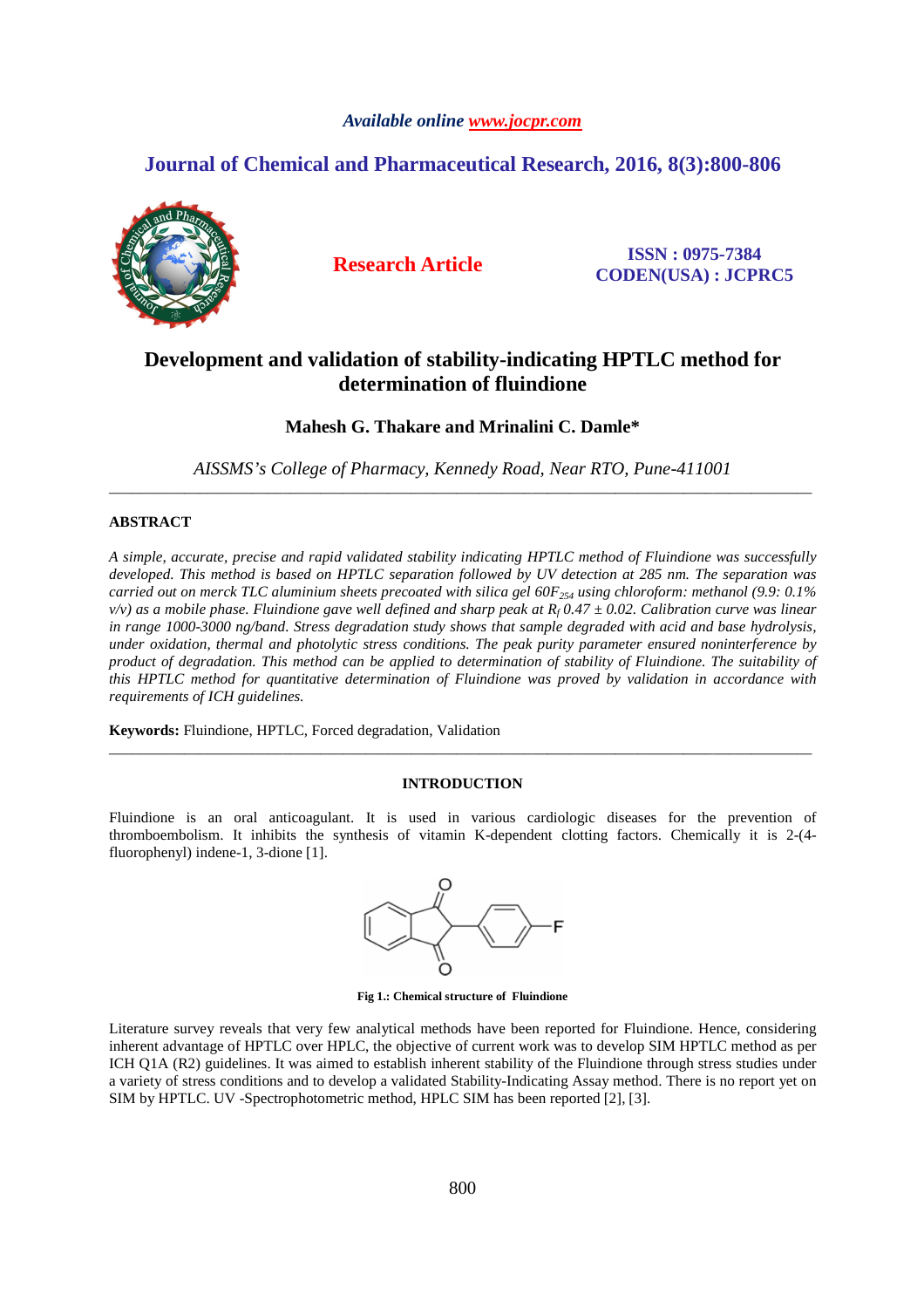#### **EXPERIMENTAL SECTION**

\_\_\_\_\_\_\_\_\_\_\_\_\_\_\_\_\_\_\_\_\_\_\_\_\_\_\_\_\_\_\_\_\_\_\_\_\_\_\_\_\_\_\_\_\_\_\_\_\_\_\_\_\_\_\_\_\_\_\_\_\_\_\_\_\_\_\_\_\_\_\_\_\_\_\_\_\_\_

#### **Chemicals and reagents**

Analytically pure sample of Fluindione was kindly supplied by Mylan Laborotories Ltd. (Hyderabad) India. Chloroform and Methanol (HPLC grade) were purchased from Merck specialties Pvt. Ltd. (Mumbai, India).

## **Instrumentation and chromatographic conditions**

Precise analytical weighing balance (Shimadzu AY120) was used to maintain weighing accuracy. Chromatographic separation of drug was performed using aluminium plate precoated with silica gel 60 F<sub>254</sub> (10 ×10) with 250 µm thickness (E. MERCK, Darmstadt, Germany) using a CAMAG Linomat 5 sample applicator (Switzerland). Samples were applied on the plate as a band with 6 mm width using Camag 100 µL sample syringe (Hamilton, Switzerland). Photo stability was determined in photo stability chamber (Neutronic). Thermal degradation study was carried out in hot air oven (Kumar lab).

Linear ascending development was carried out in 10 x 10 cm twin trough glass chamber (CAMAG, Muttenz, Switzerland) by using Chloroform: Methanol (9.9:0.1 v/v) as mobile phase. The optimized chamber saturation time for mobile phase was 15 min. The length of chromatogram run was 9 cm and development time was approximately 15 min. TLC plates were dried in a current of air. Densitometric scanning was performed on CAMAG thin layer chromatography scanner at 285 nm operated by WINCATS software version 1.4.2. The source of radiation utilized was deuterium lamp emitting a continuous UV spectrum between 200 to 400 nm.

#### **Preparation of Stock Solution**

Standard stock solution of Fluindione was prepared by dissolving 10 mg of drug in 10 ml of methanol to get concentration of 1000 µg/ml from which 1 ml was further diluted to 10 ml with methanol to get concentration of solution 100  $\mu$ g/ml.

### **Selection of Detection Wavelength**

The UV spectrum of Fluindione (10 µg/ml) solution was obtained over the range of 200-400 nm. It was observed that drug showed considerable absorbance at 285 nm. So, wavelength 285 nm was selected as the wavelength for detection.



**Fig. 2: UV Spectrum of Fluindione (10µg/ml)** 

#### **Analysis of Drug in blend mixture**

Accurately weighed quantity of Fluindione was mixed with blank blend containing starch and lactose. Spiked blend was assayed and used for accuracy studies. To determine accuracy, 2.250 gm BB and 250 mg drug were mixed properly and finally 2.5 gm SB were prepared. 100 mg were then collected and tested under 80% accuracy parameter; subsequently 100% and 120% accuracy levels were also determined.

#### **Stress degradation studies of bulk drug**

The forced degradation studies were carried out on bulk drug substance in order to prove the stability-indicating property and selectivity of the developed method. The degradation was carried out under acid, base and neutral hydrolytic, Oxidative, Thermolytic and Photolytic stress conditions [4], [5], [6].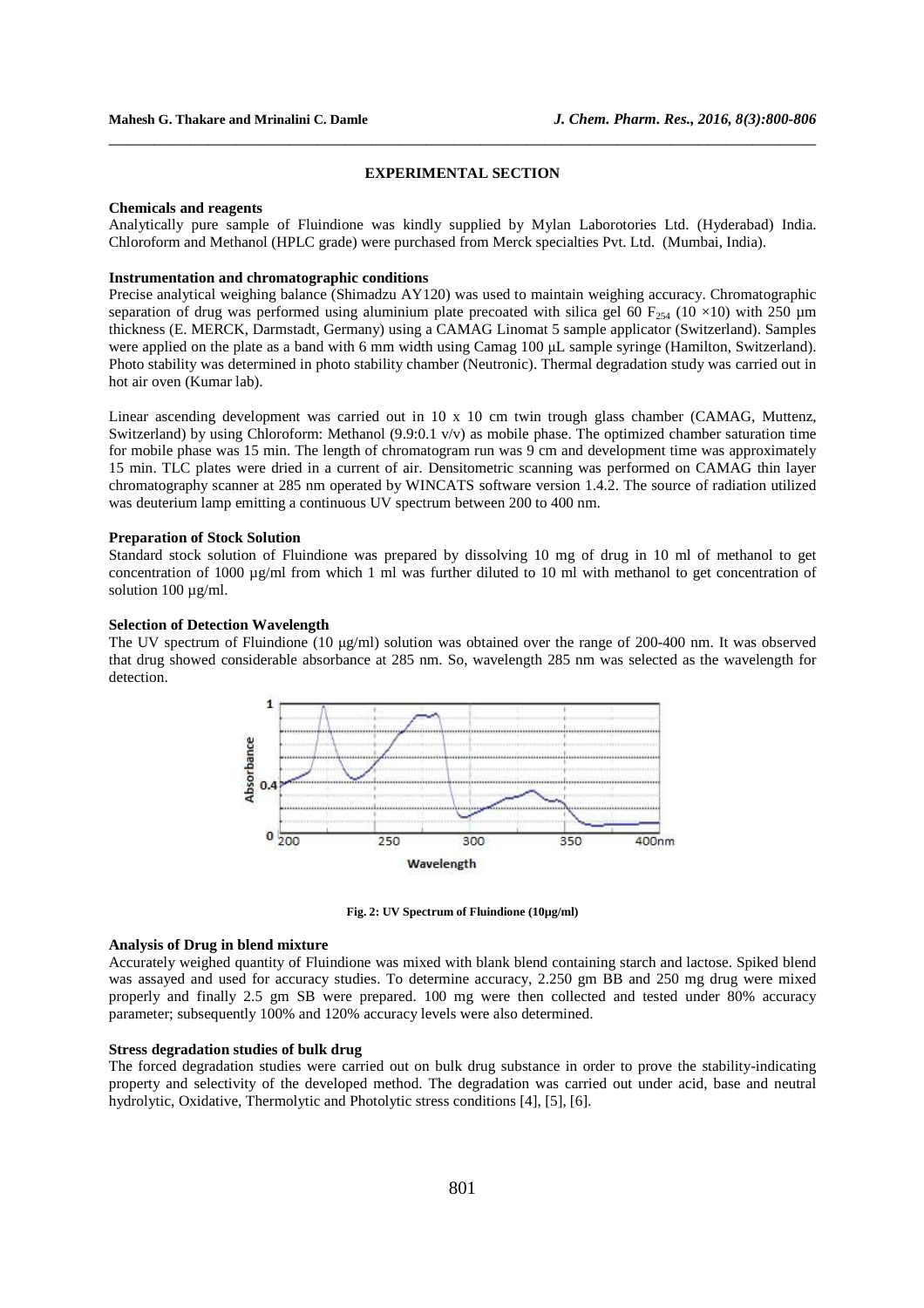#### **Acid treatment**

1 ml working standard solution of Fluindione (1000 µg/ml) was mixed with 1 ml of 0.1 N methanolic hydrochloric acid (HCl) and 8 ml of methanol. Solution was kept at room temperature for 3 days. The 20 µl of resulting solution was applied on TLC plate and developed under optimized chromatographic condition.

\_\_\_\_\_\_\_\_\_\_\_\_\_\_\_\_\_\_\_\_\_\_\_\_\_\_\_\_\_\_\_\_\_\_\_\_\_\_\_\_\_\_\_\_\_\_\_\_\_\_\_\_\_\_\_\_\_\_\_\_\_\_\_\_\_\_\_\_\_\_\_\_\_\_\_\_\_\_

#### **Alkali treatment**

1 ml working standard solution of Fluindione (1000  $\mu$ g/ml) was mixed with 1 ml of 0.01 N methanolic sodium hydroxide (NaOH) and 8 ml of methanol. Solution was kept at room temperature for 1 hour. The 20 µl of resulting solution was applied on TLC plate and developed under optimized chromatographic condition.

#### **Neutral Hydrolysis**

1 ml working standard solution of Fluindione (1000 µg/ml) was mixed with 1 ml of water and 8 ml of methanol. Solution was kept at room temperature for 1 hour. The 20  $\mu$ l of resulting solution was applied on TLC plate and developed under optimized chromatographic condition.

#### **Oxidative degradation**

1 ml working standard solution of Fluindione (1000 µg/ml) was mixed with 1 ml of 0.3% v/v metabolic Hydrogen peroxide  $(H_2O_2)$  and 8 ml of methanol. Solution was kept at room temperture for 1 hour. The 20 µl of resulting solution was applied on TLC plate and developed under optimized chromatographic condition. .

#### **Degradation under dry heat**

Dry heat study was performed by keeping drug in oven at 60ºC for period of 6 hours. A sample was withdrawn at appropriate times, weighed and dissolved in methanol to get solution of 1000  $\mu$ g/ml. 20  $\mu$ l of the resulting solution was applied to HPTLC.

#### **Degradation under Photolytic conditions**

Photolytic degradation studies were carried out by exposure of drug to UV light up to 200 watt hours /square meter and subsequently to fluorescence light illumination not less than 1.2 million lux hours. Sample was weighed, dissolved in methanol to get concentration of 100 µg/ml. 20 µl of the resulting solution was applied to HPTLC.

#### **RESULTS AND DISCUSSION**

#### **Optimization of chromatographic conditions**

The primary objective in developing this stability indicating HPTLC method is to achieve the resolution of Fluindione and its degradation products. The chromatographic separation was achieved by linear ascending development in 10 cm  $\times$  10 cm twin trough glass chamber using Chloroform: Methanol (9.9: 0.1, v/v) as mobile phase and detection was carried out at 285 nm. The retention factor for Fluindione was found to be  $0.47 \pm 0.02$ . Representative Densitogram of standard solution of Fluindione is shown in figure: 3

#### **Results of forced degradation studies**

Forced degradation study showed that the method is highly specific and there was no interference of degradation products observed at retention factor of drug.

#### **Acid treatment**

In Acid hydrolysis condition, 19.27 % degradation of Fluindione was observed with the product of degradation at  $R_f$  $= 0.51 \pm 0.02$ . The representative densitogram obtained from acid treatment after 3 days and for a day is shown in figure 4 and 5 respectively.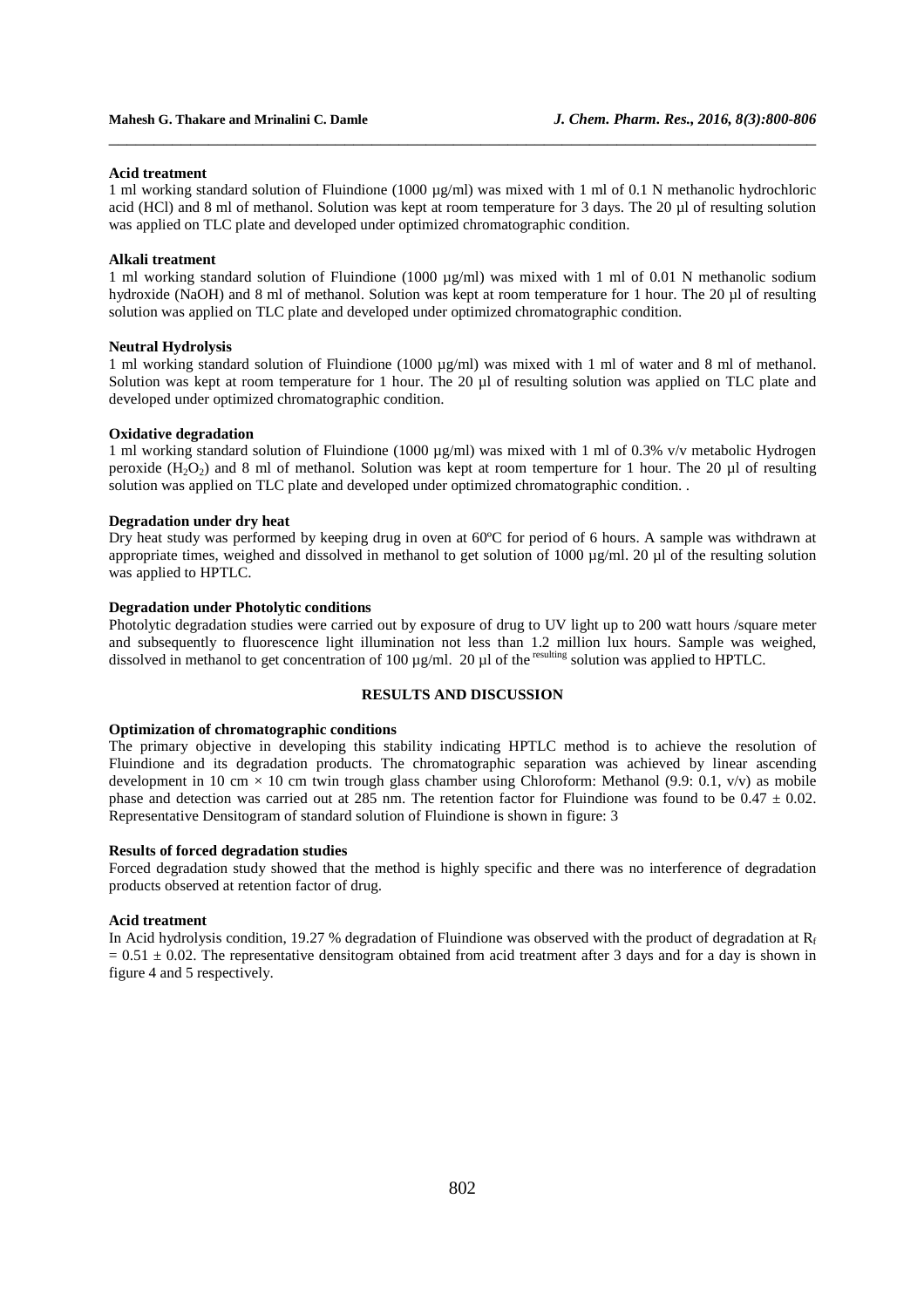

\_\_\_\_\_\_\_\_\_\_\_\_\_\_\_\_\_\_\_\_\_\_\_\_\_\_\_\_\_\_\_\_\_\_\_\_\_\_\_\_\_\_\_\_\_\_\_\_\_\_\_\_\_\_\_\_\_\_\_\_\_\_\_\_\_\_\_\_\_\_\_\_\_\_\_\_\_\_



**Fig. 4: Densitogram obtained from sample subjected to acid degradation with degradation product at Rf 0.51 (Duration 3 days)** 

#### **Alkali treatment**

In alkaline hydrolysis condition, 17.66 % degradation of Fluindione was observed.

#### **Oxidative degradation**

Fluindione when treated with 0.3% v/v H<sub>2</sub>O<sub>2</sub> i.e. oxidative degradation, 12.98 % degradation was observed.

#### **Neutral Hydrolysis**

In neutral hydrolysis condition, 8.77 % degradation of Fluindione was observed.

#### **Dry heat degradation studies:**

When the drug substance was exposed to dry heat at 60 $^{\circ}$  C for 6 hrs, 14.70% of degradation was observed.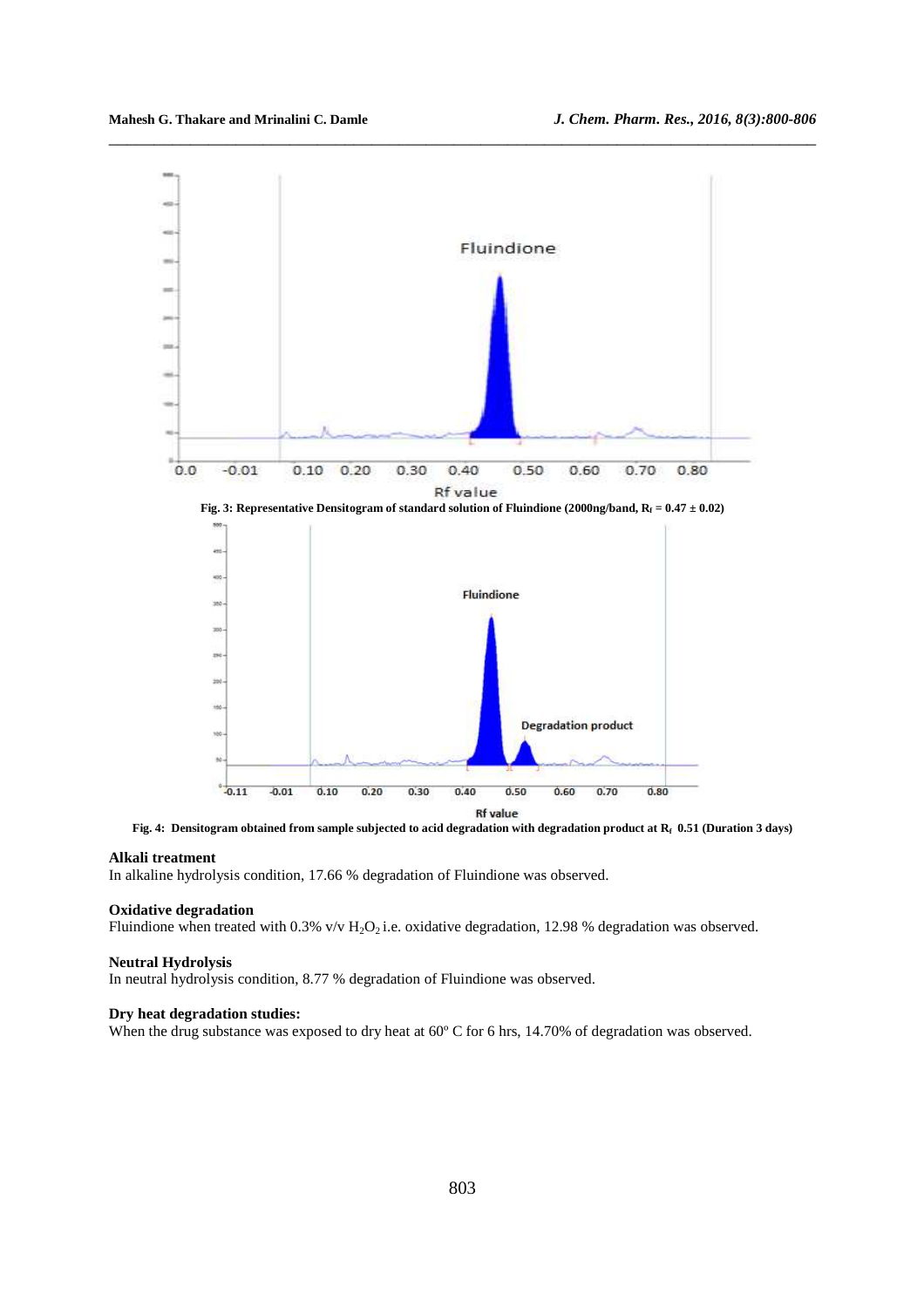

**Fig. 5: Densitogram obtained from sample subjected to acid degradation with degradation product at Rf 0.51 (Duration 1days)** 



**Fig. 6: Overlay of UV spectra of Fluindione drug and degradation product** 

#### **Photo degradation Studies**

Fluindione exhibited 18.10 % of degradation, when exposed to ultraviolet light (200 Watt hours/Square meter) and 19.41 % of degradation when exposed to fluorescence light (1.2 million lux hours).

The forced degradation studies data are summarized in Table 1.

**Table 1: Data of forced degradation studies of Fluindione** 

| <b>Stress</b> conditions/duration                                                         | % Assay of<br><b>Fluindione</b> | <b>Rf</b> values of<br>degraded Products |
|-------------------------------------------------------------------------------------------|---------------------------------|------------------------------------------|
| Acidic hydrolysis / 0.1 N HCl/ kept at room temperature for 3 days.                       | 80.73 %                         | 0.51                                     |
| Alkaline hydrolysis /0.01 N NaOH/ kept at room temperature for 1 Hr.                      | 82.34 %                         |                                          |
| Oxidative /0.3 % $v/v$ H <sub>2</sub> O <sub>2</sub> / kept at room temperature for 1 Hr. | 87.02 %                         |                                          |
| Neutral hydrolysis /H <sub>2</sub> O/kept at room temperature for 1Hr.                    | 91.23 %                         |                                          |
| Dry heat/ $60^{\circ}$ C/ $6$ hours                                                       | 85.30 %                         |                                          |
| Photolysis UV fluorescent light (320 to 400 nm)                                           | 81.90 %                         |                                          |
| Cool white fluorescent light                                                              | 80.59 %                         |                                          |

#### **Validation of the method**

The method was validated for various parameters in accordance with ICH guidelines. [7]

#### **Specificity**

The developed method was specific for analyte.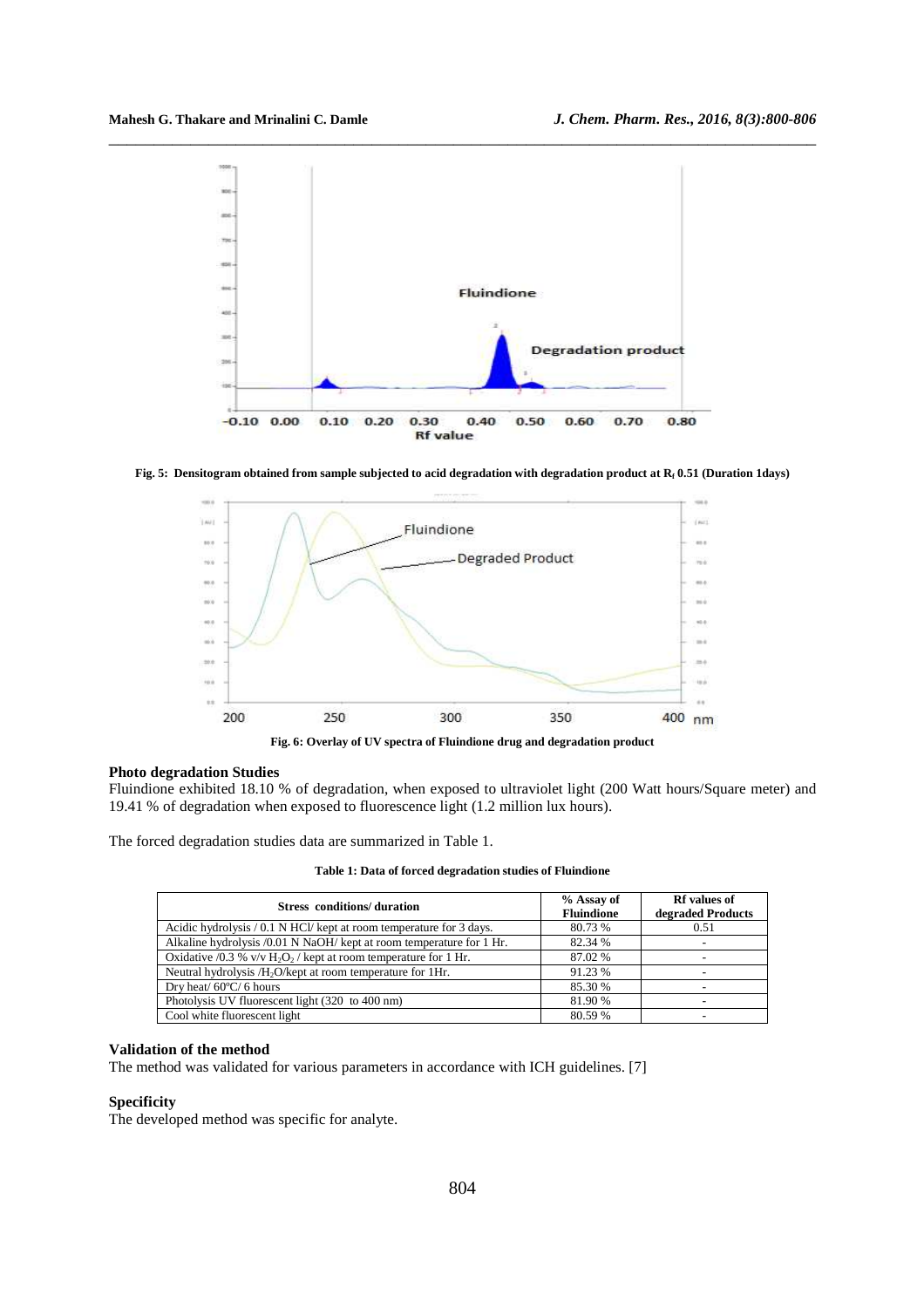#### **Linearity and range**

The standard stock solutions of Fluindione (100  $\mu$ g/ml) were applied by spotting on TLC plate in range of 10, 15, 20, 25 and 30 µl. Straight-line calibration graphs were obtained in the concentration range 1000-3000 ng/band with high correlation coefficient > 0.99.

\_\_\_\_\_\_\_\_\_\_\_\_\_\_\_\_\_\_\_\_\_\_\_\_\_\_\_\_\_\_\_\_\_\_\_\_\_\_\_\_\_\_\_\_\_\_\_\_\_\_\_\_\_\_\_\_\_\_\_\_\_\_\_\_\_\_\_\_\_\_\_\_\_\_\_\_\_\_

#### **Accuracy**

To check accuracy of the method, recovery studies were carried out by adding standard drug to sample at three different levels 80, 100 and 120 %. Basic concentration of sample was 1000 ng/band from SB. The drug concentrations were calculated from respective linearity equation. The results of the recovery studies indicated that the method is accurate for estimation of drug in tablet dosage form. The results obtained are shown in Table 2.

**Table 2: Recovery studies of Fluindione** 

| Drug                             | <b>Amount taken</b><br>(ng/band) | <b>Amount added</b><br>(ng/band) | <b>Total Area found</b><br>(ng/band) | % Recovery | $%$ RSD |
|----------------------------------|----------------------------------|----------------------------------|--------------------------------------|------------|---------|
|                                  | 1000                             | 800                              | 11120.49                             | 99.73%     | 1.225   |
| <b>Fluindione</b>                | 1000                             | 1000                             | 12158.6                              | 100.47%    | 1.701   |
|                                  | 1000                             | 1200                             | 13089.9                              | 100.07%    | 1.551   |
| *Average of three determinations |                                  |                                  |                                      |            |         |

# **Precision**

A set of three different concentrations in three replicates of standard solutions of Fluindione were prepared. All the solutions were analyzed on the same day in order to record any intraday variations in the results. Intra-day variation, as RSD (%), was found to be in the range of 0.64 to 1.77. For Inter day variation study, three different concentrations of the standard solutions in linearity range were analyzed on three consecutive days. Interday variation, as RSD (%) was found to be in the range of 0.61 to 1.51. The lower values of % R.S.D. ( $\lt$  2) indicated that method was found to be precise.

#### **Limit of detection (LOD) and Limit of quantitation (LOQ)**

LOD and LOQ were calculated as 3.3  $\sigma$ /S and 10  $\sigma$ /S, respectively; where  $\sigma$  is the standard deviation of the concentration response (y-intercept) and S is the slope of the calibration plot. The LOD and LOQ were found to be 88.67 ng/band and 268.70 ng/band respectively.

#### **Robustness Studies**

Robustness of the method was determined by carrying out the analysis under conditions during which mobile phase composition, chamber saturation time was altered and the effect on the area of drug was noted. Robustness of the method checked after deliberate alterations of the analytical parameters showed that areas of peaks of interest remained unaffected by small changes of the operational parameters (% R.S.D. < 2). The results are given in Table 3.

| Table 3: Robustness Data in Terms of Peak Area (% RSD) |  |  |  |  |  |  |  |
|--------------------------------------------------------|--|--|--|--|--|--|--|
|--------------------------------------------------------|--|--|--|--|--|--|--|

| Sr. No.                          | <b>Parameter</b>                                | (% RSD) |  |
|----------------------------------|-------------------------------------------------|---------|--|
|                                  | Mobile phase saturation time 10 min and 20 min  | 1.34    |  |
|                                  | Mobile phase variation chloroform 9.8 and 10 ml | 0.885   |  |
| *Average of three determinations |                                                 |         |  |

#### **DISCUSSION**

The percent degradation under various stress conditions in our study, match fairly with reported method but this literature report does not mention product of degradation, hence there is a need to investigate acid catalysed hydrolysis in detail.

#### **CONCLUSION**

The developed method is stability indicating, since the drug peak was found to be pure as confirmed by peak purity profiling study. This proves that there is no interference of degradation product in analytical peak. The method is specific, accurate, precise, and robust and can be used for routine quality control as well as assessing the stability of Fluindione.